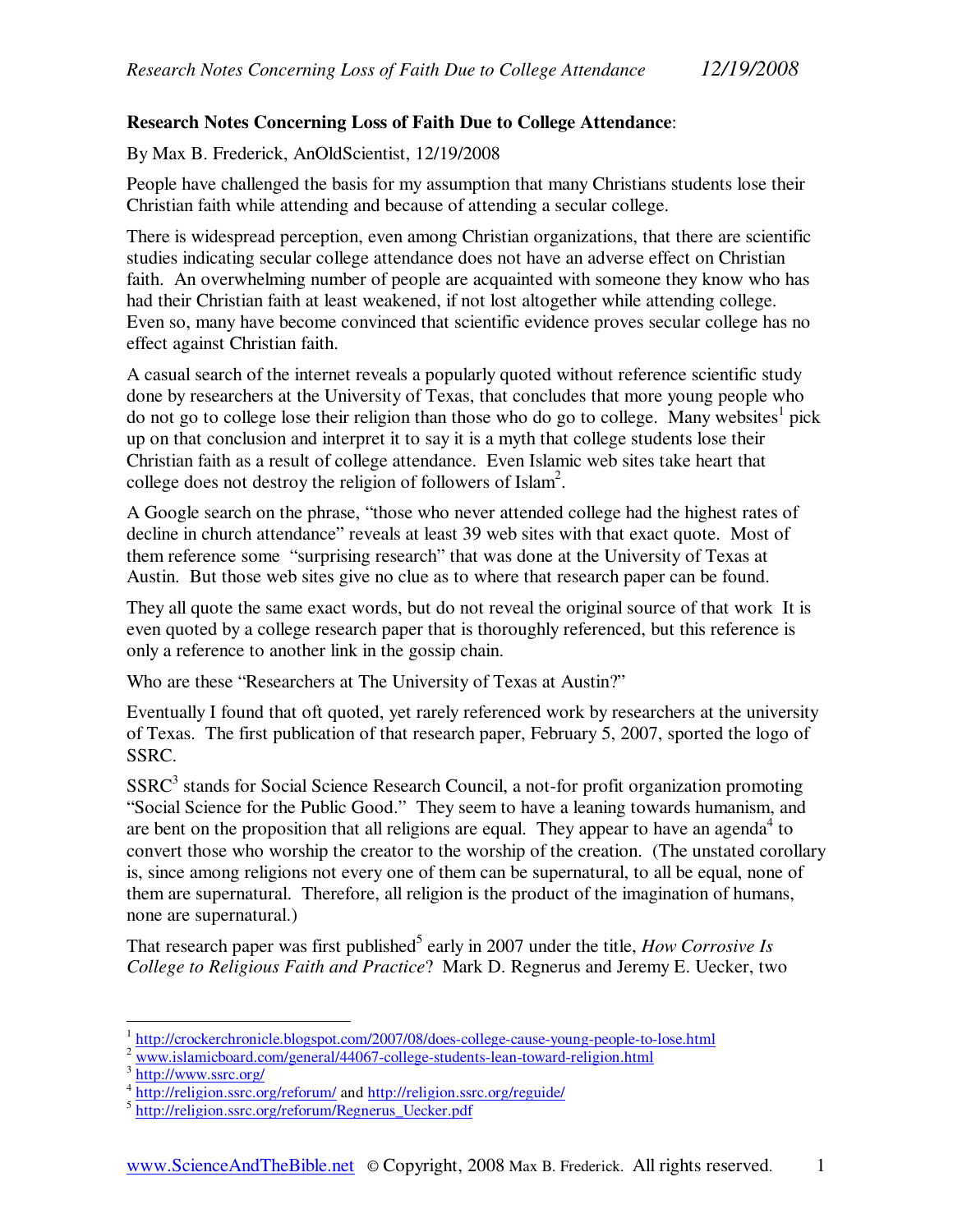researchers from the University of Texas in Austin, present data in a way that shows the "loss of faith" phenomena does not exist.

A longer and more technical version of that research was published $6$  on April 25, 2007 adding the author Margaret Vaaler under the title, "*Losing My Religion: The Social Sources of Religious Decline in Early Adulthood*."

The conclusion of this "scientific research" that religion is not lost in secular college was picked up by many Christian organizations as a mantra that Christian faith is not diminished by secular college attendance. It appears that they feel relief that their faith is not challenged as they previously believed.

However, there is the false underlying assumption is that all religions are equal. There is the false assumption that the Christian religion and a religious liberal viewpoint are equivalent. This is accomplished by making the study about religiosity rather than about Christian belief.

Notice the subtle change of the subject of the research from Christian faith to generic "religon."

According to their analysis, one going into college as a conservative Christian and emerging as a religious progressive has suffered no loss of "religion" even though this is the very definition of loss of Christian faith.

Buried deep in the report they admit:

"We are not claiming that higher education does not *liberalize* students—that very well may be true. Graduating seniors may well be more politically moderate or liberal than incoming freshmen, and may tolerate a wider range of lifestyle choices than when they began. And students who do engage intellectually are more likely to accommodate "progressive" ideas into their belief systems rather than to deconstruct their entire worldview."

It appears that the only thing their study proves is that a good percentage of humans are inherently religious<sup>7</sup> (religious as opposed to Christian.) Religiosity is a human trait that is not easily destroyed. Easier than destroying this tendency toward religious expression, is the effort to re-directed the religious tendency toward non-Christian beliefs and therefore destroy the faith in Christianity by substituting another religious zeal.

Therefore, what their statistics really show is that there is less loss of "religion" among college students than among those young people that do not attend college. In college, "religion" is preserved by redirecting it away from Christianity to Non-Christian "religious" pursuits. In the world outside college, the tendency toward religion is not preserved by the substitution of religious zeal toward intellectualism, therefore the statistics show a greater loss of "religion" outside college than inside college.

Christian faith and religious zeal are far from equivalent.

There are two basic religions in this world. Those who worship the creator, and those who worship the creation.

<sup>&</sup>lt;u>.</u> <sup>6</sup> www.geocities.com/deeann\_regnerus/LosingmyReligion.pdf

<sup>&</sup>lt;sup>7</sup> http://www.abpnews.com/index.php?option=com\_content&task=view&id=1496&Itemid=119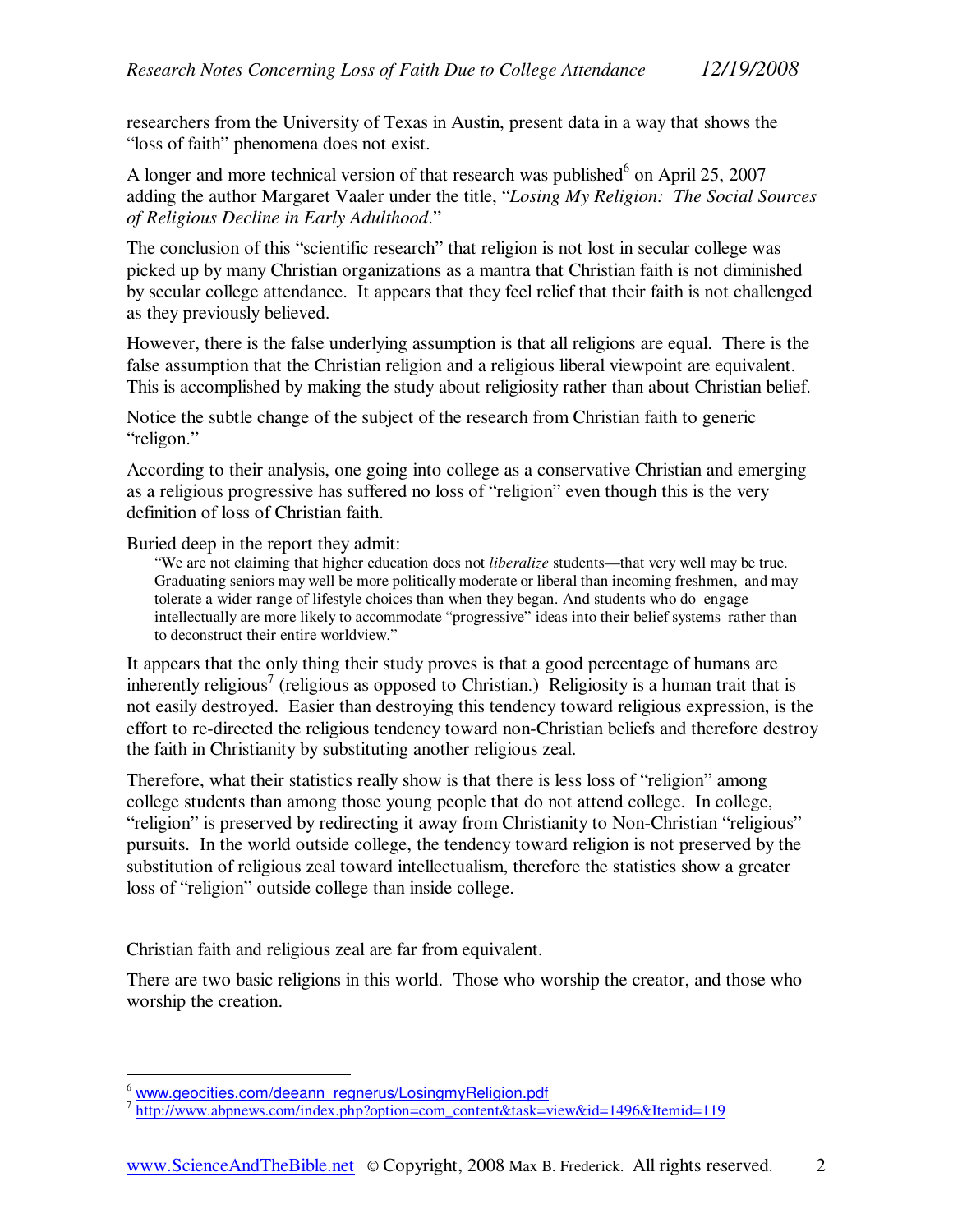The articles that promote the idea that Christians do not lose their faith during college promote the assumption that when they say "religion" we are to assume "Christian faith." They prove their point that college does not cause a loss of faith in "religion" as they convert from worshiping the creator to worshiping the creation.

Observe the following question and answer<sup>8</sup> posted on a secular web site:

- Q: What to do when you lose faith?
- I can no longer find faith in God, or even faith in myself, I am lost, what to do? A: Discover Nature's healing influences and realize your oneness with Life

But the reality is there is great loss of Christian faith in conversion from worshiping the creator to worshiping the creation.

As a result, later in life, when the creation worshipers realize the futility of it all, they lose faith altogether<sup>9</sup>. Note, the article does not say they lose faith in Christianity, just in "religion." That loss is attributed mainly to intellectual arguments.

When actual students are surveyed about the relevant question, the results are different<sup>10</sup>.

When asked the more relevant question, "Why do Christians lose their faith in their first year of college?" Yahoo responses $11$  clustered into three broad groups, Those who seemed to sense some accusatory connotation in the question and gave a rebellious answer defending the teaching of science or "truth" as they called it, those who admitted they succumbed to the teaching of science or "truth," and those who just wanted to party.

## Conclusion:

-

There are two basic religions: Those who worship the creator, and those who worship the creation. They are all just as religious, but converting from Christian to Naturalist is a loss of Christian faith. And that is what the studies try to hide in their statistics. Colleges are biased away from Christianity toward naturalism or humanism, which is, in fact, a bent toward the destruction of Christian faith.

**Religious people who attend college become less religious at a lower rate than those who do not attend college.** 

**That does not mean that Christians do not lose their faith by attending college.** 

**It means that college influences substitute non-Christian religion for Christian faith.** 

**In other words, College students really are influenced to lose their Christian faith by college attendance. The reason given by those who have experienced it overwhelmingly attribute the loss to being forced to chose between what their religion teaches and "reality," as they learn it in college. They have to chose between science and what they have been falsely taught that the bible teaches. Where the professors cannot drive a wedge between students and religious behavior, they can between science and the bible.** 

<sup>8</sup> http://askville.amazon.com/SimilarQuestions.do?req=Americans+begin+distrust+lose+faith+government+rest ored+Obamas+calling

<sup>9</sup> http://www.guardian.co.uk/uk/2000/sep/03/religion.world1

<sup>10</sup> http://www.annistonstar.com/religion/2008/as-churchnews-0614-0-8f13s3222.htm

<sup>11</sup> http://answers.yahoo.com/question/index?qid=20080227134737AA7hNSw